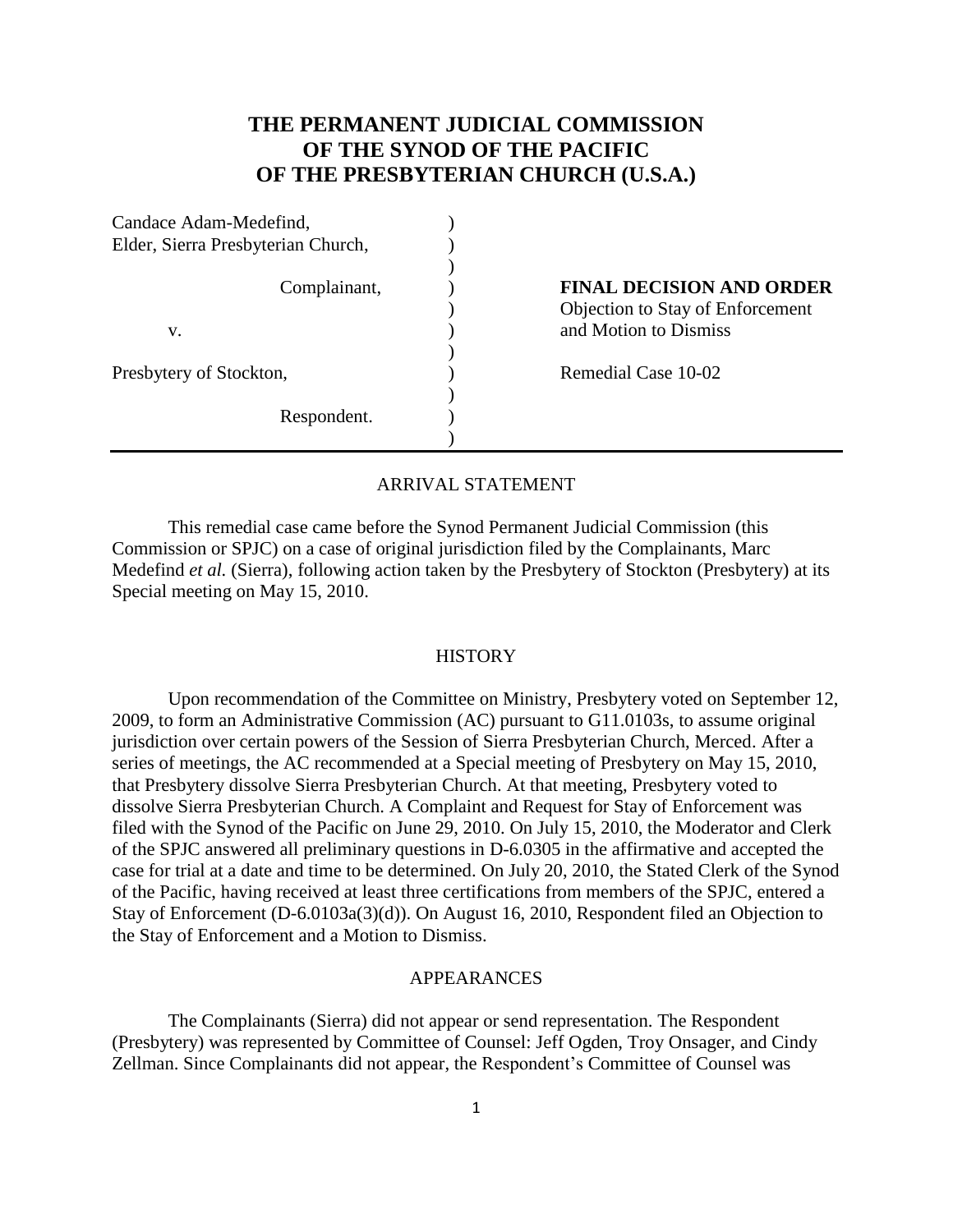dismissed with thanks. The SPJC made its decision on these motions based solely upon the record before it.

## PRELIMINARY QUESTIONS

The SPJC, in considering the Respondent's appeal of the findings of the Moderator and Clerk on the Preliminary Questions posed in D-6.0305, finds that:

## **JURISDICTION**

This commission has jurisdiction (D-6.0305a). Neither party contested jurisdiction.

## STANDING

Among the parties listed on the original complaint, only Candace Adam-Medefind has standing to file the case (D-6.0305b).

In order to file a remedial complaint against a Presbytery, an elder must have been an enrolled member of the Presbytery when the alleged irregularity took place (D-6.0202a(1)). From the list of those who filed this complaint, only Candace Adam-Medefind was a commissioner to the Presbytery meeting on May 15, 2010, at which the alleged irregularity occurred.

#### TIMELINESS

The complaint was timely filed (D-6.0305c). Neither party contested timeliness.

## RELIEF

The complaint does not state a claim upon which relief can be granted (D-6.0305d).

The Administrative Commission did not assume original jurisdiction at any time and therefore made no decision that can be complained against. It only made a recommendation to the Presbytery to dissolve Sierra Presbyterian Church. In voting to dissolve the Sierra Church, the Presbytery was acting within its proper authority (G-11.0103i). The Presbytery did not err in its exercise of that authority; therefore, there is no relief the SPJC can grant.

#### DECISION AND ORDER

Having answered at least one of the Preliminary Questions in D-6.0305 in the negative, the case is dismissed.

The Stay of Enforcement is hereby lifted.

After much discussion and consideration this commission is saddened by the prospect of a church closure. This is an action which should never be taken lightly.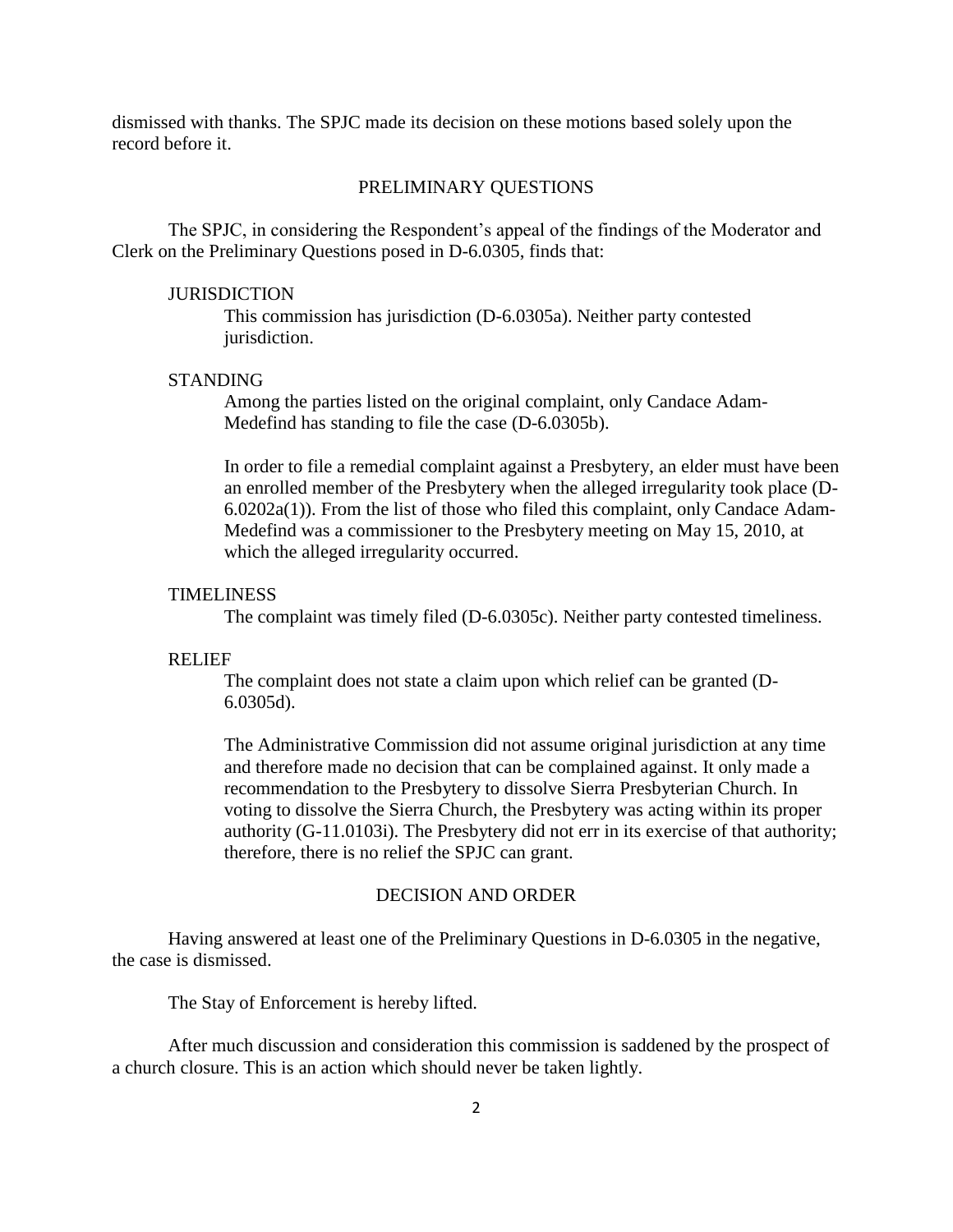We acknowledge the gifts of the members of the Sierra Presbyterian Church and encourage the Presbytery to help the members of Sierra during this transition in their spiritual lives. We would encourage Stockton Presbytery to investigate means by which the Saving Grace Homeless Project, a hallmark of the Sierra Presbyterian Church mission in the Merced community, might be continued in some form.

## ABSENCES

Ken Robbins, Commissioner from the Presbytery of Stockton was recused and did not take part in the deliberations. In addition, Donald Baird, Commissioner from the Presbytery of Sacramento, and Jean McClain, Commissioner from the Presbytery of Nevada, were absent and did not take part in the deliberations. At the time of this hearing, there was not a Commissioner from the Presbytery of Redwoods.

# DATE

Dated this  $25<sup>th</sup>$  day of September, 2010.

\_\_\_\_\_\_\_\_\_\_\_\_\_\_\_\_\_\_\_\_\_\_\_\_\_\_\_\_\_\_

Signed  $\overline{\phantom{a}}$ 

Ruth Goldthwaite, Moderator Permanent Judicial Commission of the Synod of the Pacific

James Bennett, Clerk Permanent Judicial Commission of the Synod of the Pacific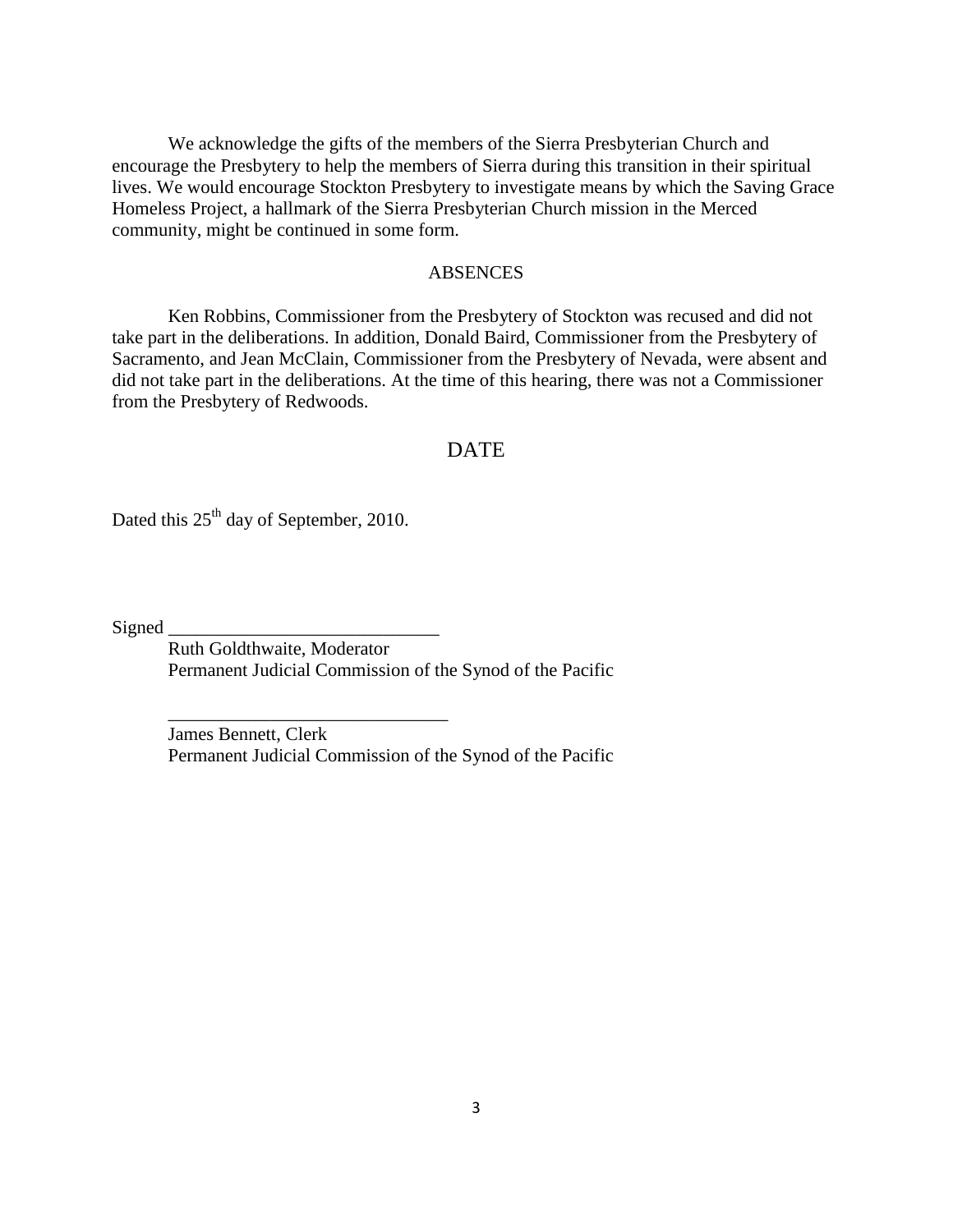## CERTIFICATES

We certify that the foregoing is a full and correct copy of the decision of the Permanent Judicial Commission of the Synod of the Pacific, Presbyterian Church (U.S.A.), in Remedial Case 10-02, Candice Adam-Medefind, Complainant, v. The Presbytery of Stockton, Respondent, made and announced at Oakland, CA, on September 25, 2010.

Ruth Goldthwaite, Moderator Permanent Judicial Commission of the Synod of the Pacific

James Bennett, Clerk Permanent Judicial Commission of the Synod of the Pacific

I certify that I did transmit a certified copy of the foregoing to the following persons by certified mail, return receipt requested, directing Wendy G. Warner to deposit it in the United States mail at Modesto, CA, on September 27, 2010.

Marc Medefind, Clerk Session of Sierra Presbyterian Church 3603 M Street Merced, CA 95348-2807

\_\_\_\_\_\_\_\_\_\_\_\_\_\_\_\_\_\_\_\_\_\_\_\_\_\_\_\_\_\_\_

\_\_\_\_\_\_\_\_\_\_\_\_\_\_\_\_\_\_\_\_\_\_\_\_\_\_\_\_\_\_\_

Candice Adam-Medefind 2381 Lakeside Dr. Merced, CA 95340

Keith Drury, Stated Clerk Stockton Presbytery 3973 Black Hawk Ct. Merced, CA 95340

The Rev. Wendy Warner Stated Clerk Synod of the Pacific 200 Kentucky St, Suite B Petaluma, CA 94952-3825

The Permanent Judicial Commission of the Synod of the Pacific